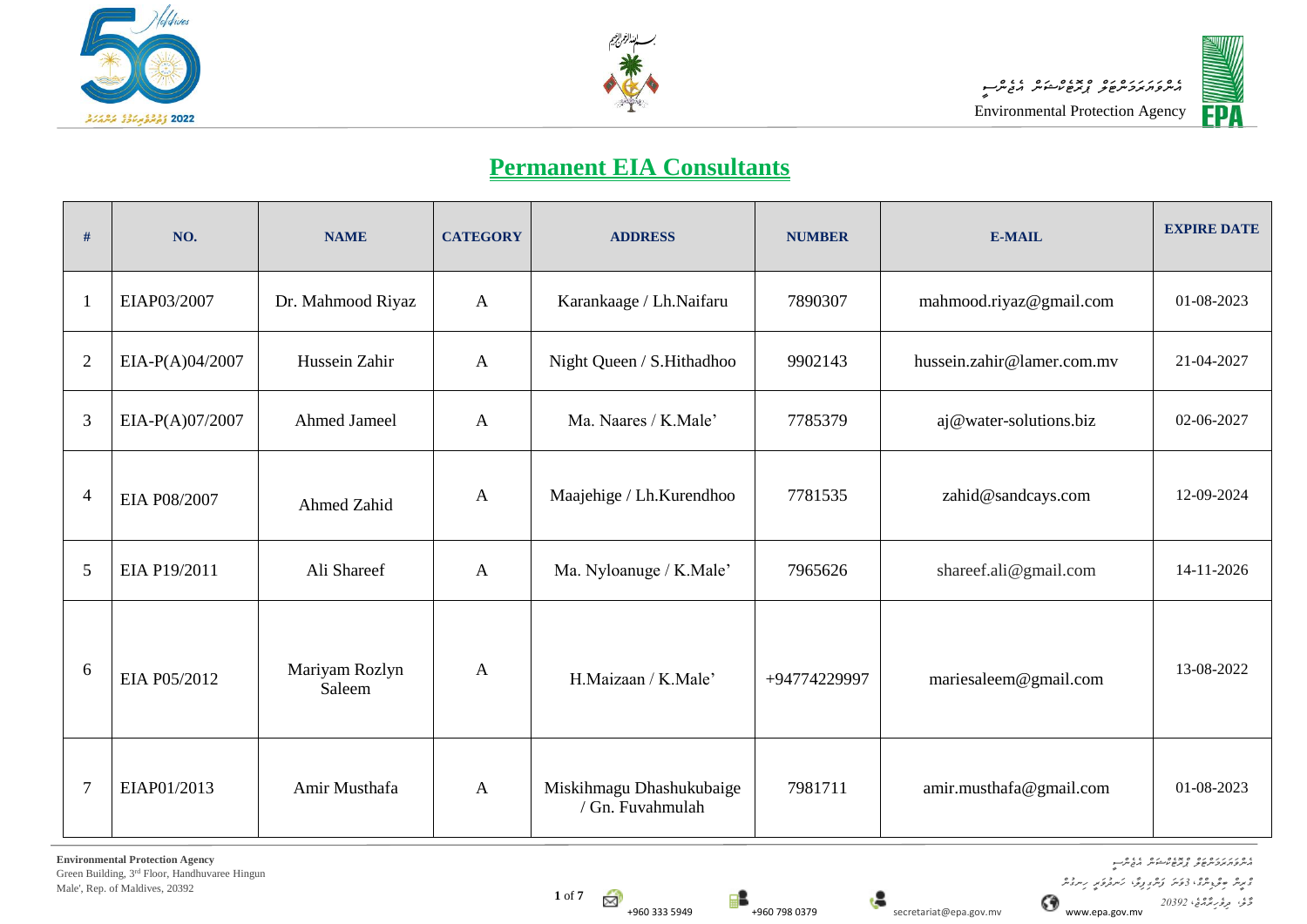





| 8  | EIAP03/2013       | <b>Ahmed Saleem</b>      | A            | Rabeeu Manzil / Ha.<br>Hoarafushi | 7906107 | ahmed.saleem@meeco.com.mv     | 17-02-2024 |
|----|-------------------|--------------------------|--------------|-----------------------------------|---------|-------------------------------|------------|
| 9  | EIA P01/2014      | Hussain Fizah            | $\mathbf{A}$ | Hasthee / Sh.Goidhoo              | 9154902 | Hsain.fizah@gmail.com         | 04-08-2024 |
| 10 | EIA P01/2015      | Mohamed Zuhair           |              | Anoanaage / R.Meedhoo             | 7776800 | moh.zuhair@gmail.com          | 12-02-2025 |
| 11 | EIA P02/2015      | Dr.Ahmed Shaig           |              | M.Muleege / K.Male'               | 7788758 | shaaig@gmail.com              | 06-01-2026 |
| 12 | EIA P20/2016      | Mohamed Musthafa         | $\mathbf{A}$ | Dhunfinige / S.Hulhudhoo          | 7782393 | mohmedmustafa@gmail.com       | 21-11-2026 |
| 13 | $EIA-P(A)21/2016$ | Firdous Hussain          | $\mathbf{A}$ | Thundi, Fairy Palace / L. Gan     | 7973873 | firdoushussain554@gmail.com   | 24-05-2027 |
| 14 | EIA P22/2016      | Mahfooz Abdull<br>Wahhab | $\mathbf{A}$ | Sindbaad / Ha.Baarah              | 9994467 | mahfoozabdullwahhab@gmail.com | 27-12-2026 |
| 15 | EIA-P(A)02/2017   | Hassan Azhar             | $\mathbf{A}$ | Green Villa / S.Meedhoo           | 7930403 | hassanazhar1860@gmail.com     | 07-03-2027 |
| 16 | EIA-P(A)03/2017   | <b>Hamdhoon Mohamed</b>  | A            | G.Maavaarulu / K.Male'            | 7845332 | hamdhoon.mohamed@gmail.com    | 28-02-2027 |

**Environmental Protection Agency** Green Building, 3rd Floor, Handhuvaree Hingun Male', Rep. of Maldives, 20392

*އެންވަޔަރަމަންޓަލް ޕްރޮޓެކްޝަން އެޖެންސީ ގްރީން ބިލްޑިންގ*،*ް 3ވަނަ ފަންގިފިލ*،*ާ ހަނދުވަރީ ހިނގުން*

*މާލ،ެ ދިވެހިރާއްޖ*،*ެ 20392*

 $2 \text{ of } 7$ 

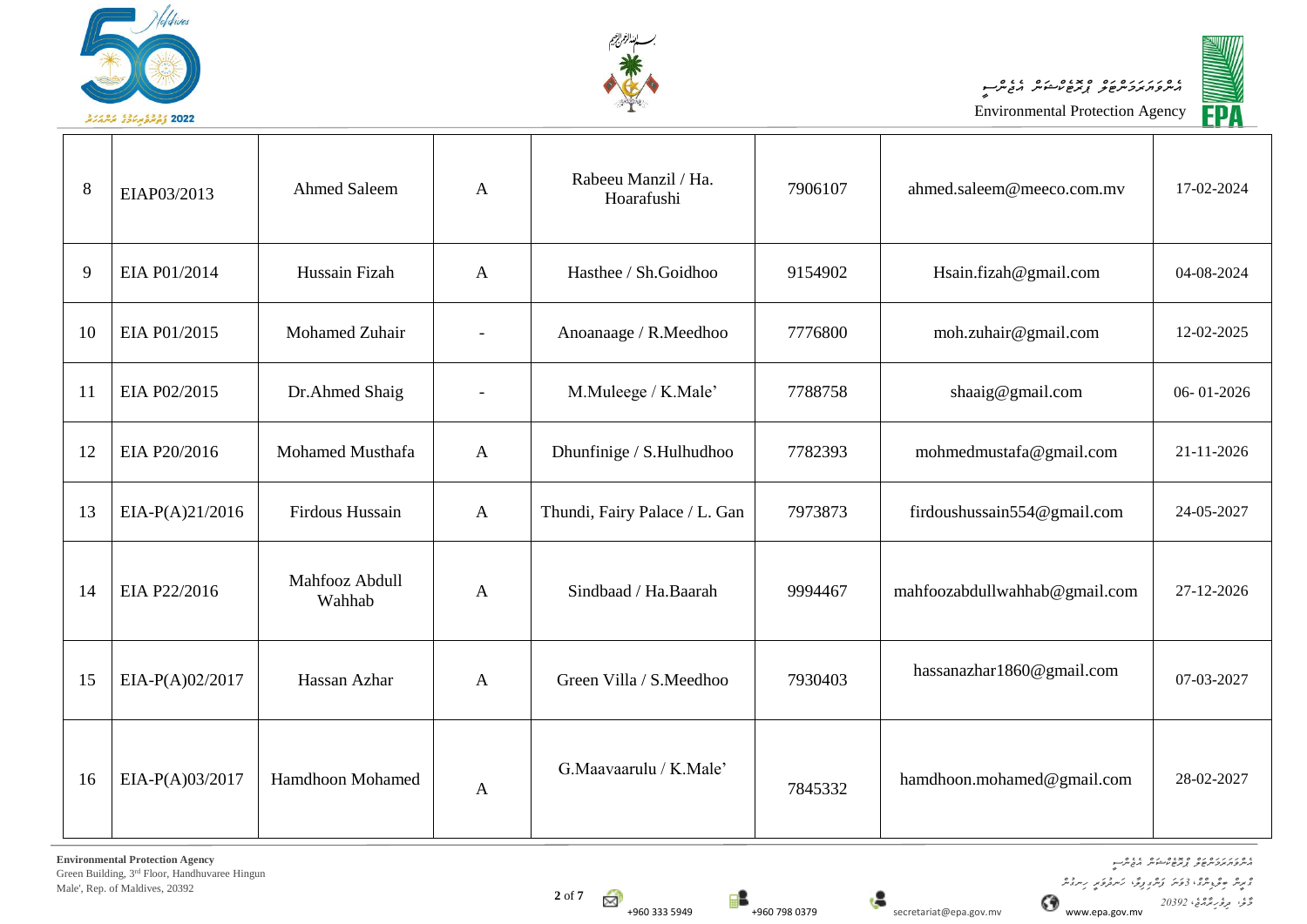





| 17 | EIA-P(A)05/2017 | <b>Ibrahim Faiz</b>       | $\mathbf{A}$ | Hilihilaage / R.Angolhitheem        | 7679443 | faiz@water-solutions.biz     | 24-05-2027 |
|----|-----------------|---------------------------|--------------|-------------------------------------|---------|------------------------------|------------|
| 18 | EIA P06/2017    | Ibrahim Rashihu<br>Adam   | $\mathbf{A}$ | M. Beauteen House / K.Male'         | 7785434 | rashihu@hotmail.com          | 18-09-2022 |
| 19 | EIA P01/2018    | Nafha Aujaaz              | $\mathbf{A}$ | Dhaftharu No Dh R 1290 /<br>K.Male' | 7721554 | nafha.aujaz@gmail.com        | 14-02-2023 |
| 20 | EIA P02/2018    | <b>Mohamed Faizan</b>     | $\mathbf{A}$ | H. Pent land / K.Male'              | 7501205 | mohamed.faizan@gmail.com     | 14-02-2023 |
| 21 | EIA P03/2018    | <b>Ahmed Fizal</b>        | $\mathbf{A}$ | Vanillage / R. Alifushi             | 9909096 | Fixal91@gmail.com            | 10-06-2023 |
| 22 | EIAP04/2018     | Mohamed Hamdhan<br>Zuhair | $\mathbf{A}$ | G. Vehi / K.Male'                   | 7668606 | m.hamdhaan.zuhair@gmail.com  | 01-08-2023 |
| 23 | EIAP05/2018     | Aishath Farhath Ali       | $\mathbf{A}$ | Moonimaage /S.Feydhoo               | 9998750 | faraa.ali@gmail.com          | 01-08-2023 |
| 24 | EIA P01/2019    | Mareer Mohamed<br>Husny   | $\mathbf{A}$ | Fithuroanuge / S.Hithadhoo          | 7924244 | mareermohamedhusny@gmail.com | 17-02-2024 |

**Environmental Protection Agency** Green Building, 3rd Floor, Handhuvaree Hingun

Male', Rep. of Maldives, 20392

*އެންވަޔަރަމަންޓަލް ޕްރޮޓެކްޝަން އެޖެންސީ* 

*މާލ،ެ ދިވެހިރާއްޖ*،*ެ 20392*

*ގްރީން ބިލްޑިންގ*،*ް 3ވަނަ ފަންގިފިލ*،*ާ ހަނދުވަރީ ހިނގުން*

**3** of **7** S

+960 333 5949 **+960 798 0379** secretariat@epa.gov.mv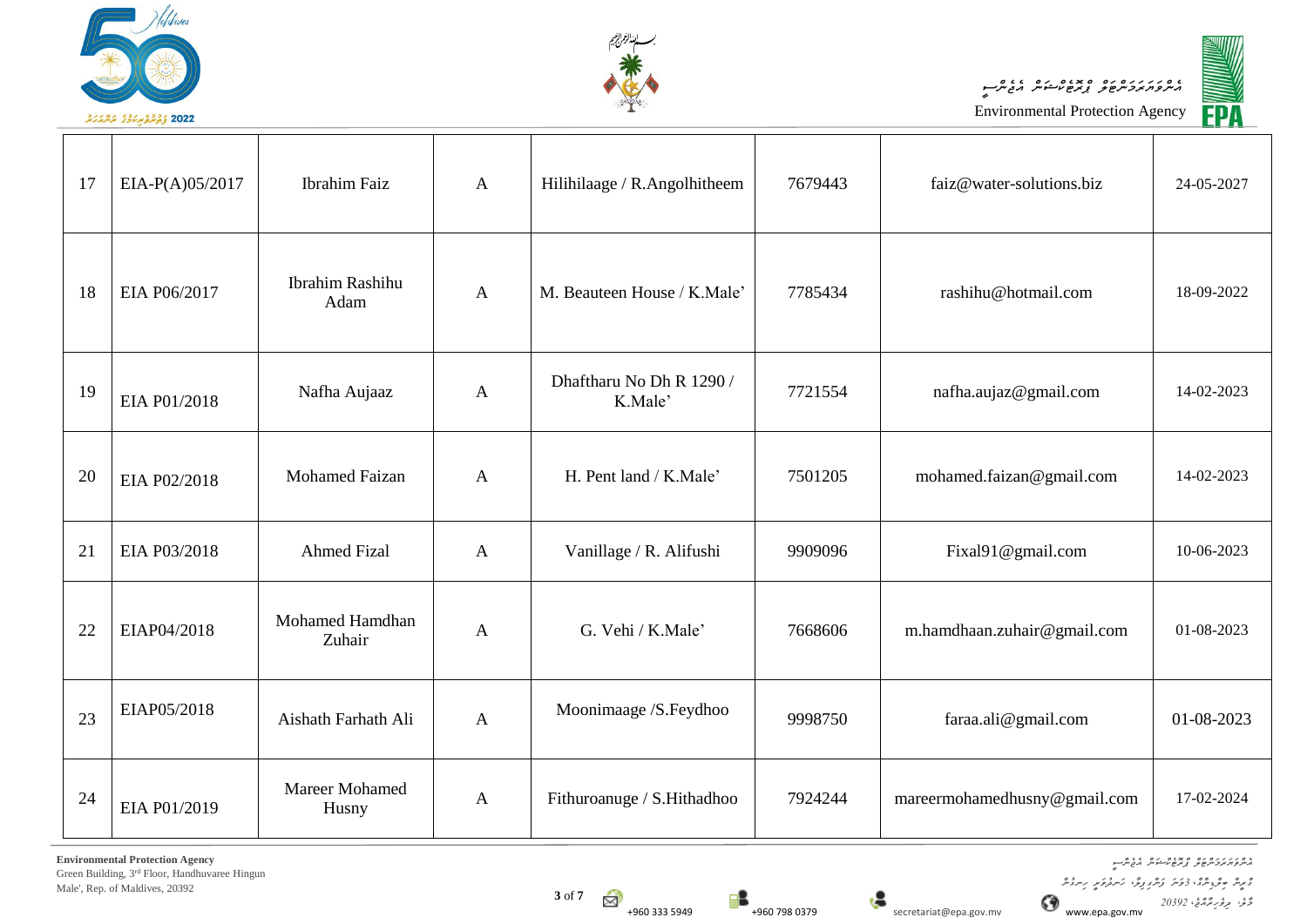





| 25 | EIA P02/2019 | <b>Mohamed Umar</b>                 | $\mathbf{A}$ | Goabilimaage /<br>Hdh.Kulhudhuffushi   | 9930606 | umar@water-solutions.biz     | 12-05-2024 |
|----|--------------|-------------------------------------|--------------|----------------------------------------|---------|------------------------------|------------|
| 26 | EIA P03/2019 | Abdul Aleem                         | B            | M.Dhonumaruge,<br>Dhekunubai / K.Male' | 7793502 | amooo@water-solutions.biz    | 12-05-2024 |
| 27 | EIA P04/2019 | Mariyam Hana Saeed                  | $\mathbf{A}$ | Manshan / S.Feydhoo                    | 7970022 | mariyamhanas@gmail.com       | 03-07-2024 |
| 28 | EIA P01/2020 | Ismail Ajmal                        | $\mathbf{A}$ | Ma. Fanaaru / K.Male'                  | 7745331 | ajmal.isaju@gmail.com        | 05-07-2025 |
| 29 | EIA P02/2020 | Hassan Abdul Muhsin                 | $\mathbf{A}$ | H. Sandharoasge / K.Male'              | 7901665 | hassaanabdulmuhsin@gmail.com | 05-07-2025 |
| 30 | EIA P03/2020 | <b>Adam Saaneez</b>                 | $\bf{B}$     | Fazaa / HA. Kelaa                      | 7890384 | adamsaaneez@gmail.com        | 05-07-2025 |
| 31 | EIA P04/2020 | Wilshaana Moosa                     | $\mathbf{A}$ | Hudhanbaruge / S.Hithadhoo             | 9183339 | vilshana@gmail.com           | 13-07-2025 |
| 32 | EIA P05/2020 | Abdul Awwal<br><b>Mohamed Nizar</b> | A            | M. Tove / K.Male'                      | 9950727 | a.avvwal@gmail.com           | 05-08-2025 |

**Environmental Protection Agency** Green Building, 3rd Floor, Handhuvaree Hingun Male', Rep. of Maldives, 20392

+960 333 5949 **Figure 12 50 5949 Figure 12 5 secretariat@epa.gov.mv** 

*އެންވަޔަރަމަންޓަލް ޕްރޮޓެކްޝަން އެޖެންސީ ގްރީން ބިލްޑިންގ*،*ް 3ވަނަ ފަންގިފިލ*،*ާ ހަނދުވަރީ ހިނގުން މާލ،ެ ދިވެހިރާއްޖ*،*ެ 20392*

**4** of **7**

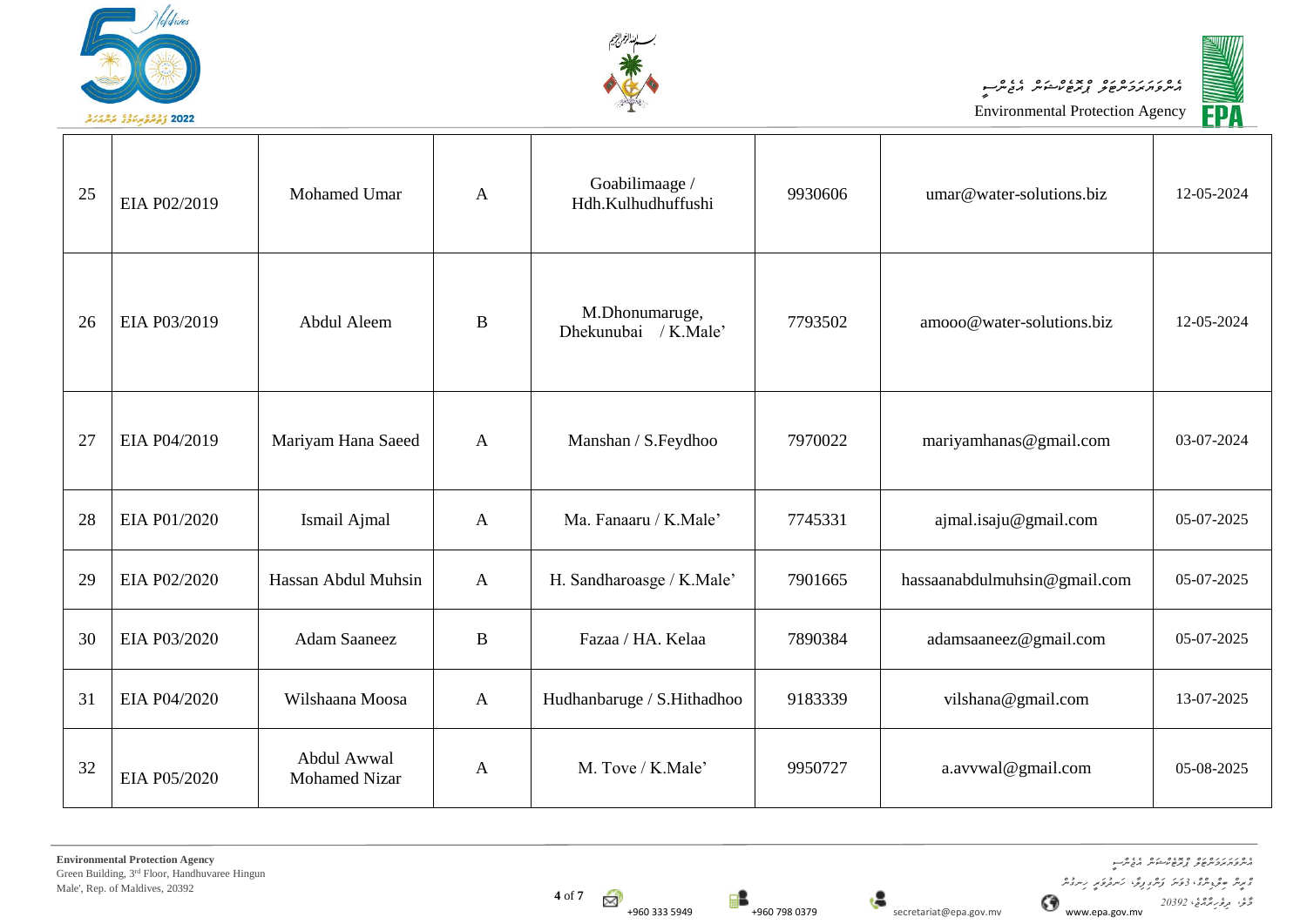





<sup>33</sup> EIA P06/2020 Hafeeza Abdull <sup>A</sup> Hulhumale' Flat NO 71-G-01 <sup>9888489</sup> hafee@hotmail.com 07-09-2025 34 EIA P07/2020 Aishath Alhan Hameed A Baani / Lh. Naifaru | 9910656 | alhan.hmd@gmail.com | 28-12-2025 35 EIA P08/2020 Ibrahim Miflal B Eureka / S.Feydhoo 7980958 ibrahim.miflal@gmail.com 28-12- 2025 36 EIA P01/2021 Mamdhooh Ali A Dhaftharu. No RS 12703<br>/ K.Male' 7853929 mamdhooh aly010@live.com 30-03-2026 37 EIA P02/2021 Nizam Ibrahim A Tharijehige / GDh. 9984888 nixam.8@gmail.com 104-08-2026 38 EIA P03/2021 Nashfa Nashid A M. Dhonalhamaage / K.Male' 9533094 nashfa.nashid@gmail.com 02-11-2026 <sup>39</sup> EIA P04/2021 Aminath Hanan maan rianan<br>Shafeeg A Nine House / GDH. Thinadhoo 7419359 hananshafyg19@gmail.com 29-11-2026 40 EIA P05/2021 Maryam Milhath A Reyva / Gdh.Thinadhoo | 7525304 | maryammilhat@gmail.com | 29-11-2026 41 EIA P06/2021 Mohamed Najih<br>Waleedh A Fehi Asseyri / L.Maavah 9913666 najih.waleedh@gmail.com 29-11-2026

**5** of **7** ₩



*އެންވަޔަރަމަންޓަލް ޕްރޮޓެކްޝަން އެޖެންސީ ގްރީން ބިލްޑިންގ*،*ް 3ވަނަ ފަންގިފިލ*،*ާ ހަނދުވަރީ ހިނގުން*

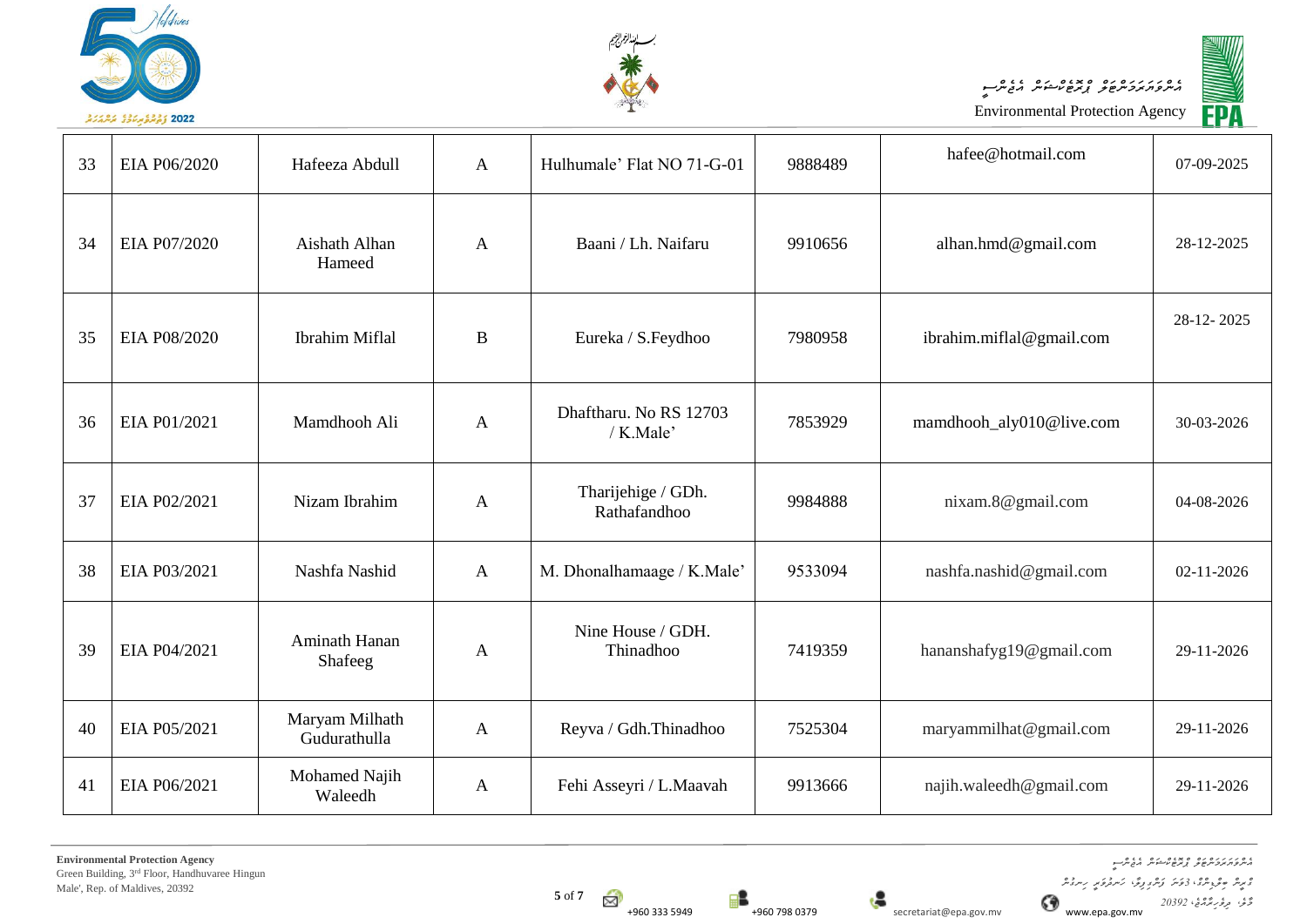



─ा

Environmental Protection Agency *އެންވަޔަރަމަންޓަލް ޕްރޮޓެކްޝަން އެޖެންސީ*



| 42 | EIA P07/2021      | Maumoon Saleem                  | B | Rabeeu Manzil / HA.<br>Hoarafushi             | 9901110 | maumoon.saleem@gmail.com | 09-12-2026       |
|----|-------------------|---------------------------------|---|-----------------------------------------------|---------|--------------------------|------------------|
| 43 | EIA P01/2022      | Ismail Giyaas                   | A | Riverin / R. Alifushi                         | 9890089 | ismailgiyaas@gmail.com   | $02 - 01 - 2027$ |
| 44 | $EIA-P(A)02/2022$ | Maryam Rifga                    | A | Saimaage / K.Thulusdhoo                       | 7799374 | mariyam.rifqa@gmail.com  | 17-02-2027       |
| 45 | $EIA-P(A)03/2022$ | Fathimath Yamna<br>Mohamed      | А | M. Niyadhurumaage /<br>K.Male'                | 9995153 | fathimathyamna@gmail.com | 17-02-2027       |
| 46 | $EIA-P(A)04/2022$ | Mariyam Shida Afzal             | A | H. Ranfalhoage / K.Male'                      | 7792377 | mshidha@gmail.com        | 14-03-2027       |
| 47 | $EIA-P(B)05/2022$ | <b>Mohamed Shaulan</b><br>Sadiq | B | Hulhu Male' Flat No. 108-1-<br>$01/K$ . Male' | 7944474 | shaulans@gmail.com       | 08-05-2027       |





┓